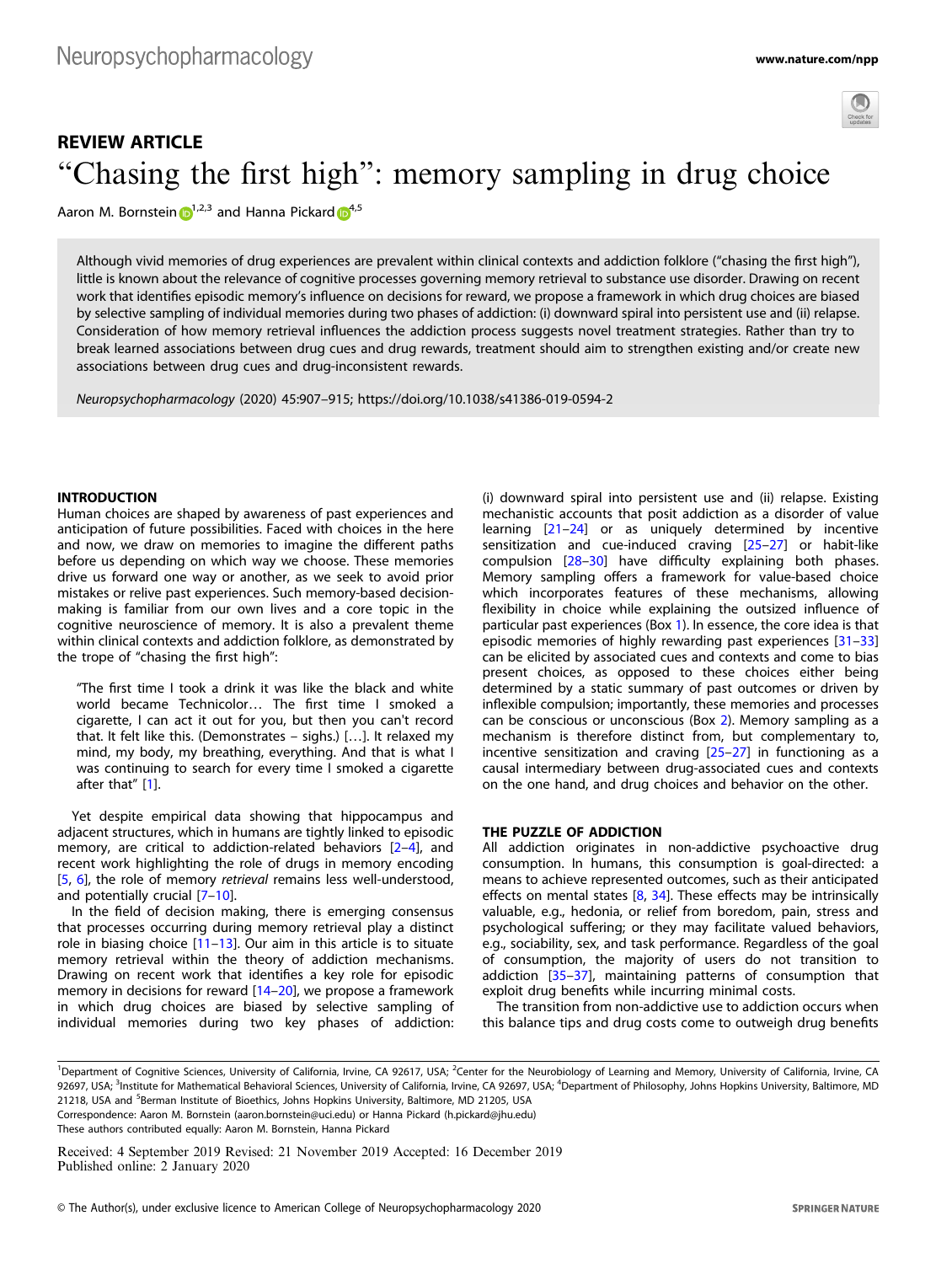## 908

#### **Box 1:** Choice variability and decision time in memory sampling and reinforcement learning

The dominant approach to modeling value-based choice captures value learning and action selection using models derived from reinforcement learning (RL). In these models, values of choice options are learned incrementally, over repeated experience, and updated by the degree to which received reward deviates from expectations (Eq. 1). Actions are selected with probability proportional to the difference in expected values (Eq. 2). This type of model is fruitfully applied to explaining behavioral and neural signatures of simple choices [[129,](#page-8-0) [130](#page-8-0)], complex plans [[131](#page-8-0)–[133\]](#page-8-0), and aberrant choices such as in substance use disorder (SUD) [\[21](#page-6-0), [22](#page-6-0), [24\]](#page-6-0).

$$
Q(a,s) = Q(a,s) + a[R - Q(a,s)] \tag{1}
$$

$$
P(a^* = A) \propto \frac{\exp(\beta Q(A, s))}{\sum_{a'} \exp(\beta Q(a', s))}
$$
\n(2)

Formally, learning involves comparing the reward experienced (R) as resulting from action (a) against the value the agent expected to result (Q(a)). Expected value is adjusted by the difference between these two quantities—the Reward Prediction Error (RPE)—scaled by a learning rate parameter, α. A foundational finding is that this difference term closely matches firing rates of neurons in the dopaminergic midbrain [[129,](#page-8-0) [134](#page-8-0), [135](#page-8-0)], suggesting that one role of dopamine is to signal this quantity. Recent work shows that the average behavioral patterns captured by these models can also be captured by a different approach, in which expectations are not determined by incremental learning, but according to memories of individual past choices, recalled at the time of decision in proportion to the similarity of past states s' to current state s [\[13](#page-6-0), [15](#page-6-0)–[17](#page-6-0), [20](#page-6-0)] (Eq. 3). This inherently probabilistic value-setting guides choice dynamically, integrating "samples" of action values (Qi ) computed on the basis of remembered choice outcomes i (Eq. 4) until achieving a decision threshold (z) (Eq. 5). The model also predicts the time necessary to reach a decision (response time; RT), as a function of the memory-derived values (Eq. 6).

$$
P(Q_i(a,s) = R(a,s')) \propto |s,s'|^{-1}
$$
\n(3)  
\n
$$
V_{diff} = \sum [Q_i(a,s) - Q_i(a',s)]
$$
\n(4)

$$
P(a^* = A) \propto \frac{1}{1 + \exp(2V_{diff}z)}
$$
\n(5)

$$
RT \propto \frac{z}{V_{diff}} \tanh(zV_{diff}) \tag{6}
$$

i

As typically formulated, both models capture the fact that choices for rewarded options are likely to be repeated, and that, over time, the more rewarding option is likely to be chosen more often. But there is a critical difference relevant to SUD. In RL, the tendency to choose an option is a function of its learned value, which is maintained as a static quantity. Action selection uses a function of the form in Eq. 2 (but see Shteingart et al. [\[81\]](#page-7-0) for discussion of alternative approaches) that scales the probability of a given action a with the ratio of the value of this option to the total value to be gained among all options available. The key feature of this model for our discussion is that any variability in choices beyond learned values is treated as "noise"—that is, symmetric and independent. This makes it difficult for the model to capture choices in SUD, which can both persist in ignorance of recent reward and reinstate long-past preferences.

Equation 3 describes how action selection differs in memory sampling. As in RL, the probability of choosing action a is proportional to the reward value experienced from that action in the past. However, these memories of past states (s') are weighted by their sampling priority with respect to the current mental state (s; Eq. 3). Memory selection thus determines the likelihood that a given experience will be retrieved, based on similarity between elements of the current mental context, and the context of the past experience. Selection has been shown to be influenced by recency [[17](#page-6-0)], goal congruence [[88\]](#page-7-0), mood-congruence [[85\]](#page-7-0), and an incrementally-learned estimate of the contingencies between states in the environment [\[136\]](#page-8-0). These influences are likely non-exclusive, with time-varying impact on the memory retrieval process, meaning that factors that alter the time available to make a decision, or the time it takes for memories to be recalled, can meaningfully affect choices [[13\]](#page-6-0) (Eqs. 4–6). The introduction of memory sampling therefore explains seemingly erratic shifts in preference, which are usually treated as unmodeled variance or strategic exploration

[\[137\]](#page-8-0), as instead driven by systematic influences of past experiences. This re-conceptualization of choice variability underpins our proposed explanations for the puzzles of addiction.

Beyond the question of how well the models quantitatively account for the data, memory sampling differs from adapted RL accounts of drug choice in the type of explanation it offers. RL as described in Eq. 1 reflects a normatively-motivated solution to the well-formed problem of learning rewards in sequential choice environments; it is proven to converge to an optimal solution, under explicitly stated constraints. Extending the framework with additional machinery to account for behavioral and biological signatures of SUD necessarily departs from this normative basis. For RL to explain SUD behaviors, additions are required; however, these additional mechanisms are motivated only by these stylized findings. As a consequence the altered RL models do not share the explanatory status of the original: they can only describe the data, not the underlying generative process. The challenge therefore remains: to identify the computational problem, and to propose a model that solves it in a way that captures the observed data. Memory sampling does so by proposing that sequential choice is treated as non-parametric estimation, an optimal approach in situations where the underlying state space and value function cannot be compactly represented. Therefore, memory sampling offers a normative foundation that explains behavior in both healthy populations and SUD sufferers without need for additional mechanisms nor, critically, additional optimality criteria. From the perspective of memory sampling, healthy and SUD individuals are solving the same computational problem via the same mechanism but with different behavioral outcomes that can be accounted for, quantitatively, via distinctions in the content and character of experience representations and/or environmental influences on their access.

[[38](#page-7-0)]. However, this immediately complicates demarcating nonaddicted and addicted use. Costs and benefits must be weighed relative to values, which vary between individuals, including people with SUDs and observers; moreover, contingent, environmental factors, e.g., status and wealth, can protect against costs [[38](#page-7-0), [39\]](#page-7-0). This individuality and complexity is reflected in the DSM-5 [\[40](#page-7-0)] diagnostic criteria for SUD that is both polythetic and graded from mild to severe. These criteria include: (i) cravings and failures to limit use as intended, as (ii) drugs come to occupy increasing time and attentional focus, despite (iii) incurring severe risks and negative consequences, including e.g., drugrelated mental and physical health problems, and loss of important relationships, social standing, employment, or housing. In countries that criminalize drug possession and stigmatize drug users, there is also risk of criminal sanction and social ostracization.

Continued consumption at the expense of other goods and despite costs is central to the construct of addiction and defines what is so puzzling about it as a form of behavior. Even though drug choices are initially goal-directed, they come to appear to have features not in keeping with purposive behavior, in so far as they contradict first-person reports of desired abstinence and incur costs that, at least from an observer's vantage point, ought to tip the balance and disincentivize use. Put crudely, the puzzle of addiction is to understand why individuals keep using when drugs no longer appear worth it [[38](#page-7-0)].

This general puzzle of addiction is particularly striking in relation to two key phases of the addiction process:

(i) Spiraling into addiction. Initial stages of consumption prior to addiction typically involve highly rewarding drug experiences. By contrast, the spiral into addiction is characterized not only by increasing negative consequences but by diminishing drug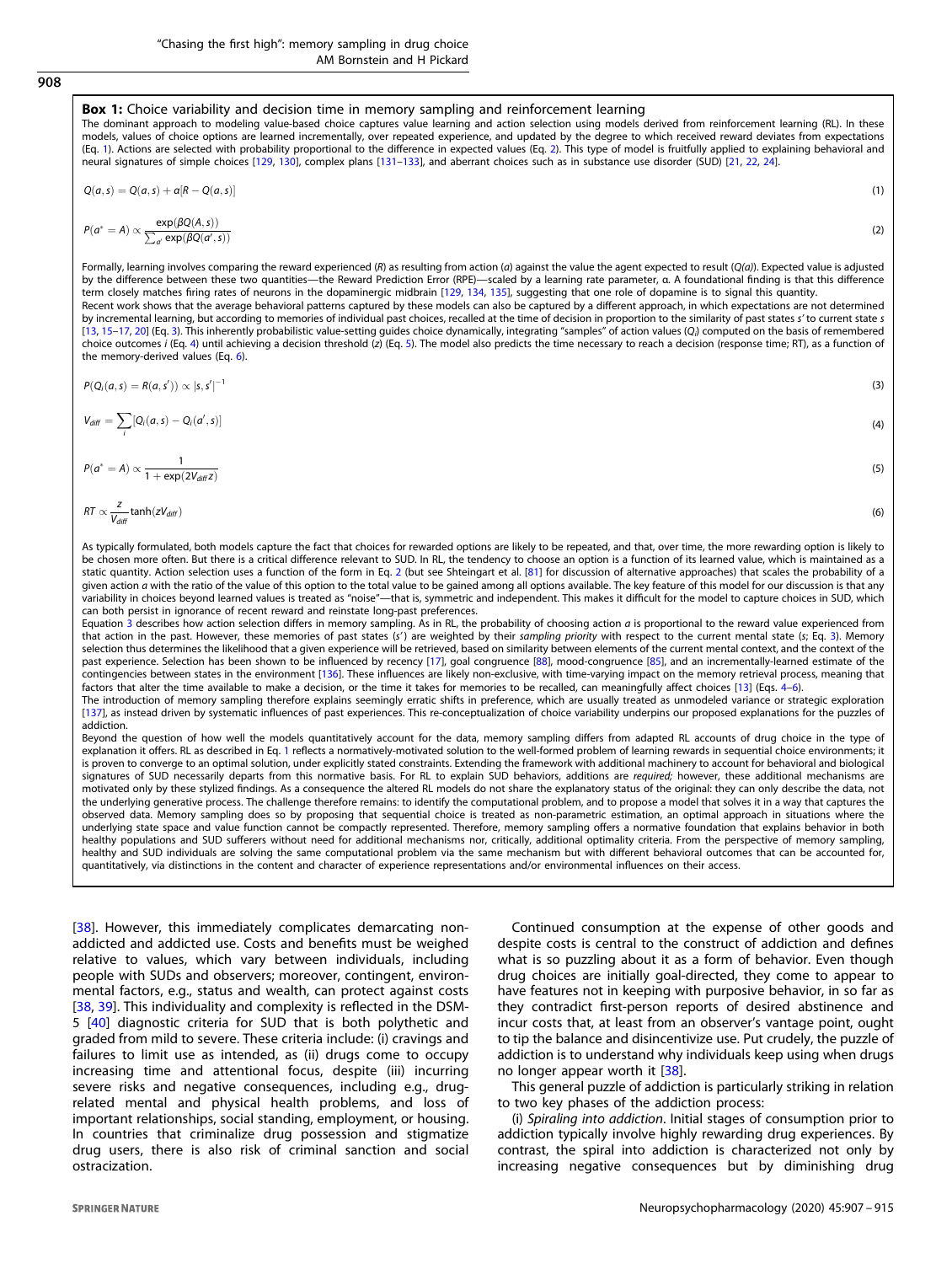#### **Box 2:** Episodic memory in humans and animals

"Episodic memory" was initially characterized by Tulving [\[138\]](#page-8-0) as representations of specific past autobiographical events, distinct from semantic and procedural memories. Within this tradition, episodic memory has been conceived as in essence both declarative and conscious. However, theoretical [[32,](#page-7-0) [33,](#page-7-0) [139](#page-8-0)] and empirical [[140](#page-8-0)] work has repeatedly suggested that this conception is needlessly limiting. An alternative is to characterize episodic memory by operationally tractable features, namely: it is acquired in a "single-shot" manner, and it is pervasively associative, linking both (i) items incidentally present within a single event and (ii) multiple events with overlapping setting ("context"). These features yield a unique retrieval profile: episodic retrieval can be spurred by incidental associations experienced only once before, and can result in immediate, involuntary, but nonetheless flexible, subsequent retrieval of related information from the same or other events. Memory sampling builds on this profile to capture the specific and outsized influence that current retrieval of a particular past event has on decision-making (Box 1). Importantly, memories thus characterized may be both declarative and conscious, but they are not required to possess these features.

One key consequence of treating episodic memories as inclusive of unconscious retrieval is the bridge constructed between studies of memory in humans and animal models. There is increasing evidence that various animal species are capable of retrieving particular past event representations for use in decisionmaking [[141](#page-8-0)–[145](#page-8-0)]. Yet, absent declarative report, the question of the nature and sophistication of animal consciousness is theoretically and empirically vexed [[146](#page-8-0)]. Operationalizing episodic memory enables integration of animal and human studies within a unified decision-making framework, despite persistent controversy surrounding determinations of consciousness in both animals [\[147\]](#page-8-0) and humans [\[148\]](#page-8-0).

Nonetheless, the status of any particular episodic memory as conscious or unconscious has obvious ramifications. For example, only conscious episodic memories are available for declarative report; relatedly, deliberations that depend on consciously-retrieved memories may result in choices less susceptible to posthoc confabulation ("choice blindness") [[149](#page-8-0)]. In addition, it is conscious memories that prototypically figure in the construction of a self-narrative. Engagement with each other, including people who suffer with SUD, as conscious subjects capable of self-reflection on the role of our past in shaping present choices, therefore offers distinctive ways to intervene and influence those choices (see Box 3) [\[150\]](#page-8-0). But this insight need not obscure the possibility that episodic memories and their influence on decision-making may also be unconscious.

returns: as tolerance increases, hedonia is often claimed to decrease [\[25,](#page-6-0) [27](#page-6-0)]. This behavior is frustrating for standard RL accounts of value-based choice (RL; Box 1), which base decisions on a "running average" of experienced reward (and punishment) outcomes. Taken alone, these models predict that drug choice would eventually cease of its own accord. This gap can be accounted for by introducing disordered learning signals that result in persistent drug preference [\[21](#page-6-0)]; however, this leaves abstinence to be explained via "unlearning", which compromises the model's capacity to explain relapse [\[41](#page-7-0)]. Further, while this model succeeds in predicting drug choice behavior that is sensitive to the rational tradeoff against other rewards [\[42](#page-7-0)], it fails to capture the rich repertoire of flexible, goal-directed drugseeking behaviors evident in human drug choice [\[24](#page-6-0), [43](#page-7-0)].

(ii) Relapse. Quit attempts often occur when individuals hit "rock bottom" [[44\]](#page-7-0) and cannot avoid facing the most severe negative consequences of consumption [\[45](#page-7-0)–[47\]](#page-7-0). Although medical management can ease the effects of withdrawal, it typically remains physically and psychologically painful to endure. Post-withdrawal, ex-users must maintain resolve and fashion a drug-free life. Successful quit attempts therefore not only indicate awareness of negative consequences and motivation to abstain; they also involve sunk costs. Why, if an ex-user is aware of drug costs and has lived through the pain of withdrawal and its aftermath, would they suddenly and spontaneously choose to use again? This puzzle is similarly frustrating for standard learning accounts of valueguided decisions, as they predict that recent experience should be the primary determining factor in choice; instead, people with SUD appear suddenly to reinstate past preferences without any apparent learning in the intervening period, consistent with the view that extinction is itself a process of new learning, rather than overwriting previous associations [[48](#page-7-0)–[50](#page-7-0)].

RL accounts can be extended to incorporate atypically persistent preferences, for instance by adding a term to the standard value 909

update calculation (Box 1) that reflects a dopamine "surge" at the time of consumption [\[21](#page-6-0)]. Because dopamine is thought to signal the difference between reward expected and reward received, based on which expectation of future reward is updated, additional dopamine distorts the signal, causing expectations to remain high even as outcomes diminish. However, these approaches suffer from three related problems. First, a focus on dopamine leaves the model underspecified in its account of non-dopaminergic drugs. Many non-dopaminergic drugs are known to indirectly cause dopamine release [[51\]](#page-7-0), but this predicts a quantitative asymmetry in addictive potential, yet to be substantiated by empirical findings [\[52](#page-7-0)]. More importantly, this focus also fails to address the second puzzle of relapse after abstinence. This second puzzle is often explained as a form of context-dependent preference [[22](#page-6-0)–[24](#page-6-0)]. But this raises two additional problems for RL accounts that must in turn be answered, namely: where these context-dependent preferences are stored, and how they come to be reinstated after long periods of dormancy.

Redish et al. [[22,](#page-6-0) [23](#page-6-0)] identified these challenges and proposed a "situation recognition" component, realized by interactions between hippocampus and PFC, that reinstates past preferences on the basis of similarity to current context. Our proposal is consistent with this idea and connects it with known mechanisms of memory-guided decision-making. Specifically, we link this "situation recognition" component to the episodic memory system, and place particular emphasis on the dynamics of situation recognition that are entailed by context-guided memory sampling. We further predict that this system is instrumental not only in relapse, but in persistent use as well. Notably, our proposed mechanism does not exclude the possibility of atypical dopamine response. Indeed, dopamine release is associated with enhanced memory encoding [[53,](#page-7-0) [54](#page-7-0)], which may explain why some early drug memories are often vivid and persistent. However, in our framework, atypical dopamine is not required to explain behaviors of interest, consistent with the failure to find outsized addiction potential for directly-dopaminergic drugs.

#### CUE-INDUCED CRAVING

Research into cue-induced craving contributes to the explanation of both puzzles of (i) downward spiral and (ii) relapse. In animal models, drug-associated cues, similarly to drug priming, reinstate drug-seeking behavior after extinction and forced abstinence [\[55](#page-7-0)–[57](#page-7-0)]. Although an association between craving and consumption in human addiction studies is contested and remains far from well established [\[58](#page-7-0), [59](#page-7-0)], there is nonetheless evidence that in human laboratory settings, stress and drug-associated cues predict first-person reports of craving, which is associated with subsequent relapse in cocaine ex-users [\[60](#page-7-0)]; and that, outside of the laboratory, craving is associated with consumption in smokers [\[61\]](#page-7-0) and cocaine users [[62\]](#page-7-0). Cue-induced craving not only characterizes periods of active use but endures for months, possibly years, post-cessation [[25](#page-6-0)–[27\]](#page-6-0). Crucially, craving requires effort to resist, which entails both costs (that can be rationally traded off against benefits [[63\]](#page-7-0)) and the likelihood of failure due to simple mechanistic fallibility [[64\]](#page-7-0). Together, these predict that there will be occasions when consumption results from stress or encounters with drug-associated cues. This is part of the explanation of both puzzles.

Nonetheless, cue-induced craving alone cannot provide a complete explanation of the puzzles, for the simple reason that it does not necessitate drug-taking: craving may be associated with consumption, but it does not compel it. This is demonstrated by converging lines of evidence from animal models and human addiction studies establishing that the majority of animals and humans alike respond to context-specific contingencies and choose non-drug alternatives across multiple choice settings, cues and craving notwithstanding [[38](#page-7-0), [65,](#page-7-0) [66\]](#page-7-0).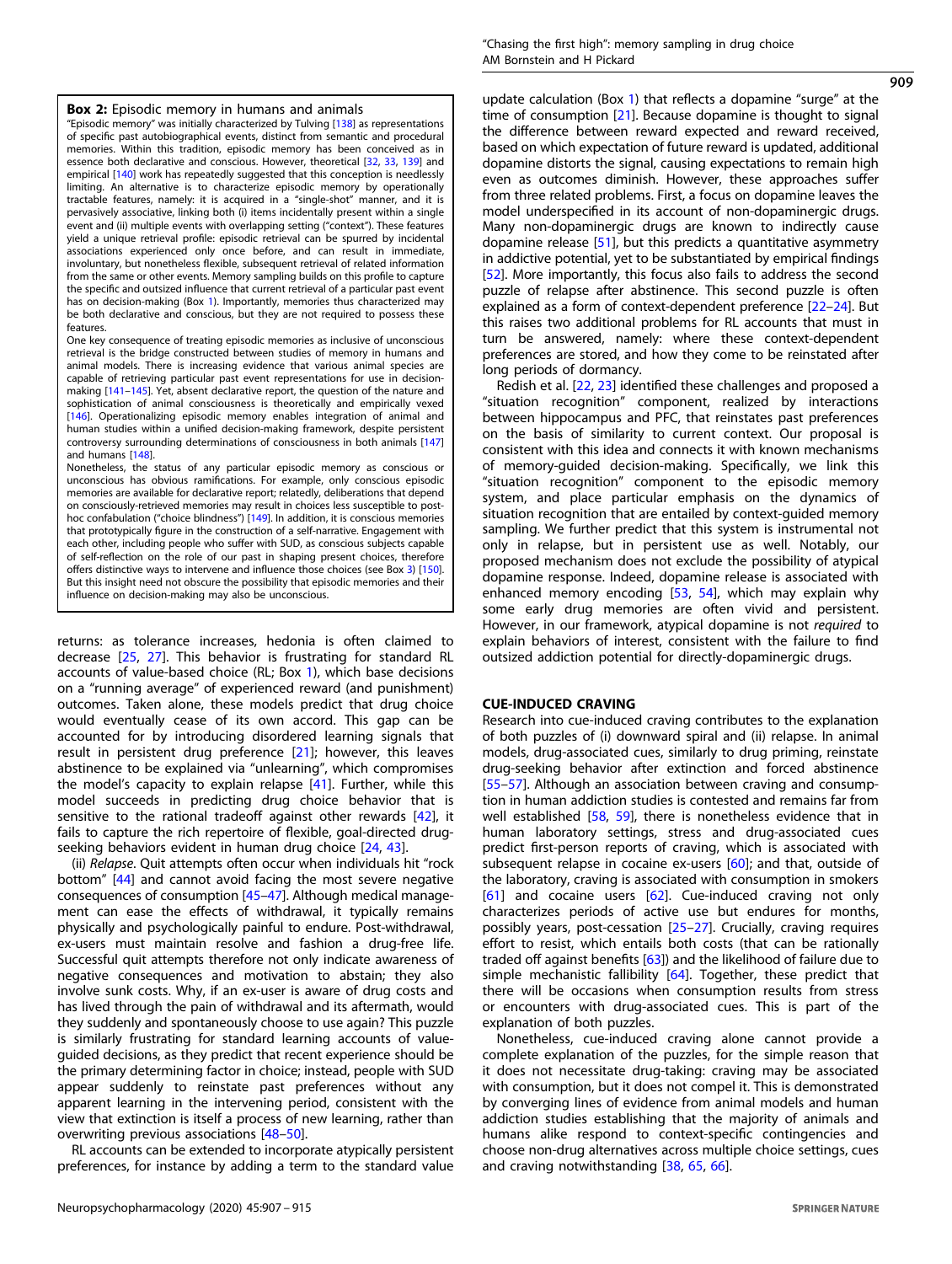$910$ 

Research in laboratory animals has demonstrated that although rodents will escalate drug self-administration in deprived settings where no alternative rewards are available, the vast majority will choose food or social rewards over drugs in forced-choice studies [[65,](#page-7-0) [66](#page-7-0)]. Recent research suggests that social reward in particular is a potent alternative for rodents, with 100% choosing it over drug reward in the presence of drug-associated cues and irrespective of sex, drug class, dose, training conditions, abstinence duration, social housing, or "addiction score" based on a DSM-style model; only delay or punishment of social reward choices affects choice [[67\]](#page-7-0).

Human studies demonstrate similar flexibility in drug choice and behavior. Although drug choices in SUD have features that resemble habitual behavior [[28\]](#page-7-0), there is nonetheless limited evidence in support of a habit theory of addiction [\[68\]](#page-7-0): in the majority of cases, consumption appears to remain goal-directed [[69\]](#page-7-0). In forced-choice studies offering the immediate opportunity to use crack cocaine or receive money reward, individuals with SUD frequently choose money over drug reward [[42\]](#page-7-0). In addition, contingency management treatment is highly effective [[70](#page-7-0)] and offers positive reward contingent on drug-free urine samples in the form of money, prizes, and most recently and successfully, employment [\[71\]](#page-7-0); rates of use are cost-sensitive [[72](#page-7-0)]; and correctional services and courts can succeed in establishing abstinence by imposing costs for failure [\[73](#page-7-0)]. Lastly, epidemiological data suggests that the majority of people with SUD (including those with physical dependence) recover without clinical intervention by their late 20 s or early 30s [\[35](#page-7-0)].

These lines of evidence converge to establish that on the whole, individuals with SUD choose non-drug alternatives in the presence of drug options across multiple choice settings. Together, they underscore that drug consumption, even in addiction, typically remains purposive [\[74\]](#page-7-0) and involves choice, as opposed to being compelled by craving alone. Hence, although craving is part of the solution to the puzzles of downward spiral and relapse, it cannot be the whole of it. Given the evidence demonstrating flexibility in behavior and responsiveness to incentives, why do individuals choose to use drugs in both stages of the addiction process, despite the evident costs?

The answer in part lies in a multi-factorial approach to how choice can be biased in addiction. Individuals with SUD display a range of decision-making anomalies, including reflective impul-sivity, risk and ambiguity tolerance [\[75](#page-7-0)], impatience in delay discounting [[76,](#page-7-0) [77\]](#page-7-0), reduced insight and self-awareness [[78](#page-7-0)], and denial of the severe consequences of use [\[79](#page-7-0)]. These may influence subjective expected utility of drug and non-drug choices, such that immediate, certain drug reward is strongly preferred to the delayed, uncertain rewards of abstinence, while drug risks are minimized and drug harms fail to be processed at all. We propose that memory sampling is a further previously unexplored factor that interacts with—and potentially provides a cohesive mechanistic framework giving rise to [\[80\]](#page-7-0)—many of these decision-making anomalies. The selective sampling of individual episodic memories of rewarding past drug use to anticipate future possibilities can bias present choices towards drugs; and, like incentive salience and craving, is affected by cues and context. This mechanism can lead to individuals "chasing the first high" when exposed to drug-associated cues and context: imagining future possibilities of use that are ripe with rewards of the sorts previously experienced and elaborated—even when recent outcomes should encourage a more sober outlook.

#### THE MEMORY SAMPLING FRAMEWORK

The standard account of value-based choice assumes that choices are based on values learned incrementally, over repeated experience. Therefore, it cannot account for addictive choices, where preferences persist despite repeated counterevidence, or change suddenly after long periods of stability.

Memory sampling offers an alternative account, in which values are estimated at the time of choice, guided by selected memories of similar past experience [\[13](#page-6-0)–[18](#page-6-0), [20](#page-6-0)]. This model treats outcomes of previous choices as "samples" of what may result from the current decision. When these memories are reinstated, they serve as evidence for the favorability of one option or another. Therefore, choices depend on which memories come to mind at the time of decision. In this way, memory sampling can explain puzzling choices as a consequence of known cognitive and neurobiological mechanisms of memory retrieval.

There are two critical relevant differences between memory sampling and incremental RL:

#### Choice variability

In the standard incremental-learning model there is a degree of "noise"—choices sometimes go against what would be predicted based on learned values alone. But it has difficulty capturing choices that consistently deviate from recent learning, e.g., appearing to "underweight" (ignore) or "overweight" (fixate) on recent experiences [[13,](#page-6-0) [17](#page-6-0), [80,](#page-7-0) [81\]](#page-7-0). Memory sampling attributes these variations to situational and environmental factors which naturally persist between decisions, predicting consistent deviations from RL of the sort observed in addiction (see Box 1 for a further contrast of choice variability in both models).

## Learning history

In the standard incremental-learning model, values are learned as a running average, a single summary representation of past rewards. In essence, previous experiences are lost, reflected only in the learned value. Once a behavior is abandoned, the model predicts that a return ought to be preceded by re-learning the values that guided it. This is inconsistent with recent work demonstrating that incidental reminders of individual past decision outcomes and contexts meaningfully affect choice [[17,](#page-6-0) [18](#page-6-0), [82](#page-7-0)–[84\]](#page-7-0). Memory sampling explains these effects because the full history of individual past outcomes and contexts is available for sampling.

Memories of past experiences can be brought to mind by incidental reminders, such as external stimulus (or internal stimulus [\[85,](#page-7-0) [86\]](#page-7-0) e.g., stress [[6](#page-6-0)]). At a neural level, partial reactivation of activity patterns formed during the initial experience can lead to reactivation of all of the pattern. This function, pattern completion [[87](#page-7-0)], has particular relevance for memory-guided decisions, because it predicts that memories of past rewards can be reinstated on the basis of stimuli only fleetingly associated with a given valuable outcome. Crucially, this means that decisions are guided by memoranda recalled at the time of choice (Box 1).

The extended set of associations and activity patterns that follow memory retrieval are referred to as context memory [[88,](#page-7-0) [89](#page-7-0)]. Computational and neurobiological models of context memory emphasize the influence that context has not just on how memories are organized, but on how they are retrieved [[90](#page-7-0)]: memories which share context tend to be retrieved together. For instance: When trying to decide where to eat, we may recall a night at a particular restaurant; context theories suggest that the next recollection will likely be another restaurant nearby in space, or an evening nearby in time. A recent study demonstrated that which context is retrieved can have sizable and specific impact on decisions for reward, separate from that of the initial retrieved memory [\[18](#page-6-0)]. Therefore, factors that influence the process or content of context retrieval—such as acute stress [\[91](#page-7-0), [92\]](#page-7-0)—should also influence choice. A more direct analogy to drug relapse can be seen in another study showing that acute stress prior to the presentation of a conditioned fear cue can preferentially diminish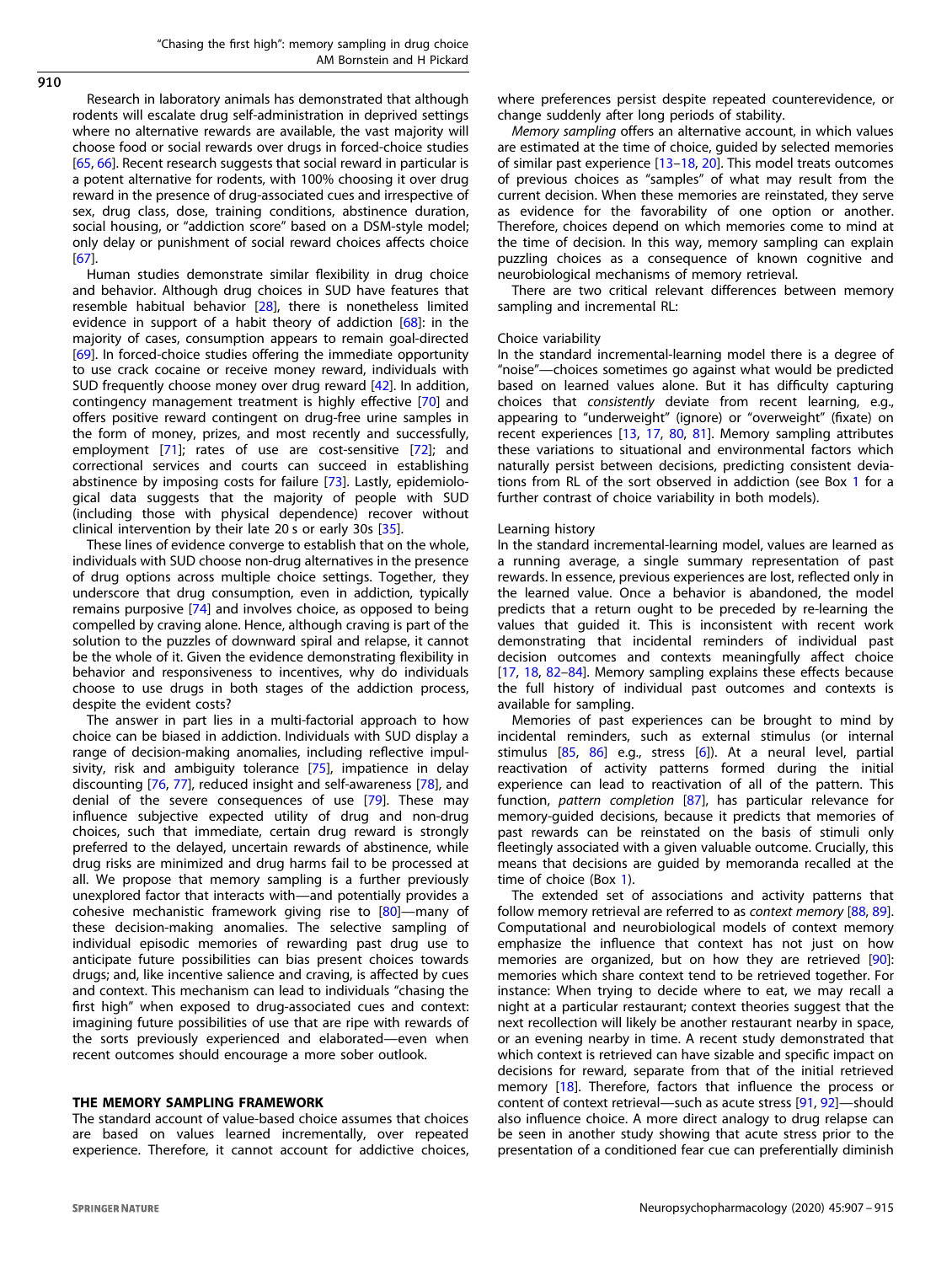<span id="page-4-0"></span>recall of the extinction context—though not the cue itself, nor the associated fear response [\[93\]](#page-7-0).

Importantly, this context-guided "clustering" in memory retrieval is additive: speed and consistency is enhanced when retrieved context is consistent with other internally-guided factors, such as goals, intentions, and mood [[85](#page-7-0), [86](#page-7-0), [94](#page-7-0)]. This is critical because the dynamics of memory retrieval are instrumental in adjudicating its influence on behavior [[13](#page-6-0), [95](#page-7-0)-[97](#page-7-0)]: a memory that comes to mind more quickly has a better chance of influencing choice, and of overcoming competing values based on representations other than individual episodic memories [\[13\]](#page-6-0).

Lastly, memory's role in decision-making is not simply to bind us to the past. Extensive research demonstrates a role for memory retrieval in imagining novel future scenarios [[98,](#page-8-0) [99\]](#page-8-0), in particular the possible outcomes of decisions about the future being made in the current moment [[100](#page-8-0)–[103\]](#page-8-0). Suggestively, these imagined future scenarios may have an optimistic bias [[104](#page-8-0)].

#### SOLVING THE PUZZLES

Memory sampling addresses both puzzles of (i) downward spiral and (ii) relapse where previous models fail by introducing flexibility to capture both persistent and also reawakened preferences.

## Spiraling into addiction:

"Crystallized Molly you can snort it and shoot it. My personal choice was to inject it. I have injected crystal meth and everything but literally the first time with Molly was so intense. Everyone says the first time with anything is intense but for me I overdosed twice in the same week. That was because I was chasing that first high. It was so intense and I just wanted to feel it again. It was just way overwhelming. You just want to chase that first high and that's why people just keep doing it especially where I'm from." (from an interview published on the forum Inspirations Youth)

#### Relapse:

"I was several years sober. Walking past a museum cafe at lunch, I saw white table cloths, nice silverware, attractively dressed people, perfectly framed by goblets of red wine. I was gripped by the sight of a handsome couple, and overcome by the powerful thought that I could and should be doing that—sipping red wine like a gentleman with a beautiful woman in an elegant restaurant. All the possibilities were alive—romance, love, joyful, generous conversation—and required, almost as a necessity, the red wine. The experience repeats when I observe that sort of scene. No craving. But my entire being is sucked into that experience… I don't believe I ever kissed a girl — let alone fell in love, etc—without spirits being involved until I was over 45. My whole upbringing and history taught me that alcohol made love possible." (anonymous individual in recovery, personal communication)

These reports describe the subjective experience of memory in both phases of addiction. With respect to the downward spiral, the person wants to re-experience the intensity of the first high. With respect to relapse, they report being swayed not simply by craving for alcohol itself, but by the allure of associated goods, e.g., love, sex, and intimacy. Memory sampling allows us to model the effect of this subjective experience, offering new understanding of both puzzles.

We propose that memory for drug choices develops over four distinct stages (Fig. 1a–d). We illustrate this development via the progressive cognitive implications of an initial drug-associated cue. This cue can be an external stimulus previously experienced during consumption (e.g., a physical object or location, or a social setting); or an internal stimulus that previously led to spontaneous drug-seeking (e.g., a mood or an emotion). Importantly, drugassociated cues can be multitudinous as well as highly contingent: incidental, ephemeral associations can reinstate entire patterns of experience, even after long periods of dormancy.

The first stage occurs during early and highly rewarding experiences, when drugs become associated with the cue in question (Fig. 1a). In this stage, memory is critical not only to the formation of the association between cue and intrinsic drug reward, but equally to the formation of the association between drug and other rewards present during these early experiences. These associated rewards can be contingent upon or coincidental with consumption, and may include e.g., increased confidence, sociability, promiscuity, or feelings of safety. We call these drugassociated rewards the drug "fantasy" as they are components of both the memory of previous drug experiences and the episodic



Fig. 1 The four stages of memory-guided drug choice. a During early use, various memoranda ("cues"—such as people, places, things, or even internal signals) are bound to the memory of positive drug experiences and also to drug-related "fantasies"—episodes which did not occur, but which are imagined on the basis of the material provided by drug experiences and associated rewards. b Over persistent use, these associations between cues, experience memories, and fantasies are strengthened, leading to rapid, involuntary reinstatement of the latter when presented with the former. These signals carry positive reward, thereby encouraging consumption and explaining persistent use despite lessening actual rewards and/or increasing negative consequences. c During treatment or other forms of abstinence, drug memories and fantasies persist and can be recalled, but now have competition in their effect on action selection, in the form of "drug-inconsistent" mental context: memories and imagined scenarios of alternative goods, e.g., of relationships, employment, health. Persistent abstinence suggests these memories have become bound to widely available cues, or are otherwise easily recalled. d However, the original, drug-consistent, memories are still available to recall. If a momentary influence—such as a shift in the environment, or an acute stressor—disrupts recall of drug-inconsistent associations, their effect on behavior can reduce, allowing drug-related memories to prevail.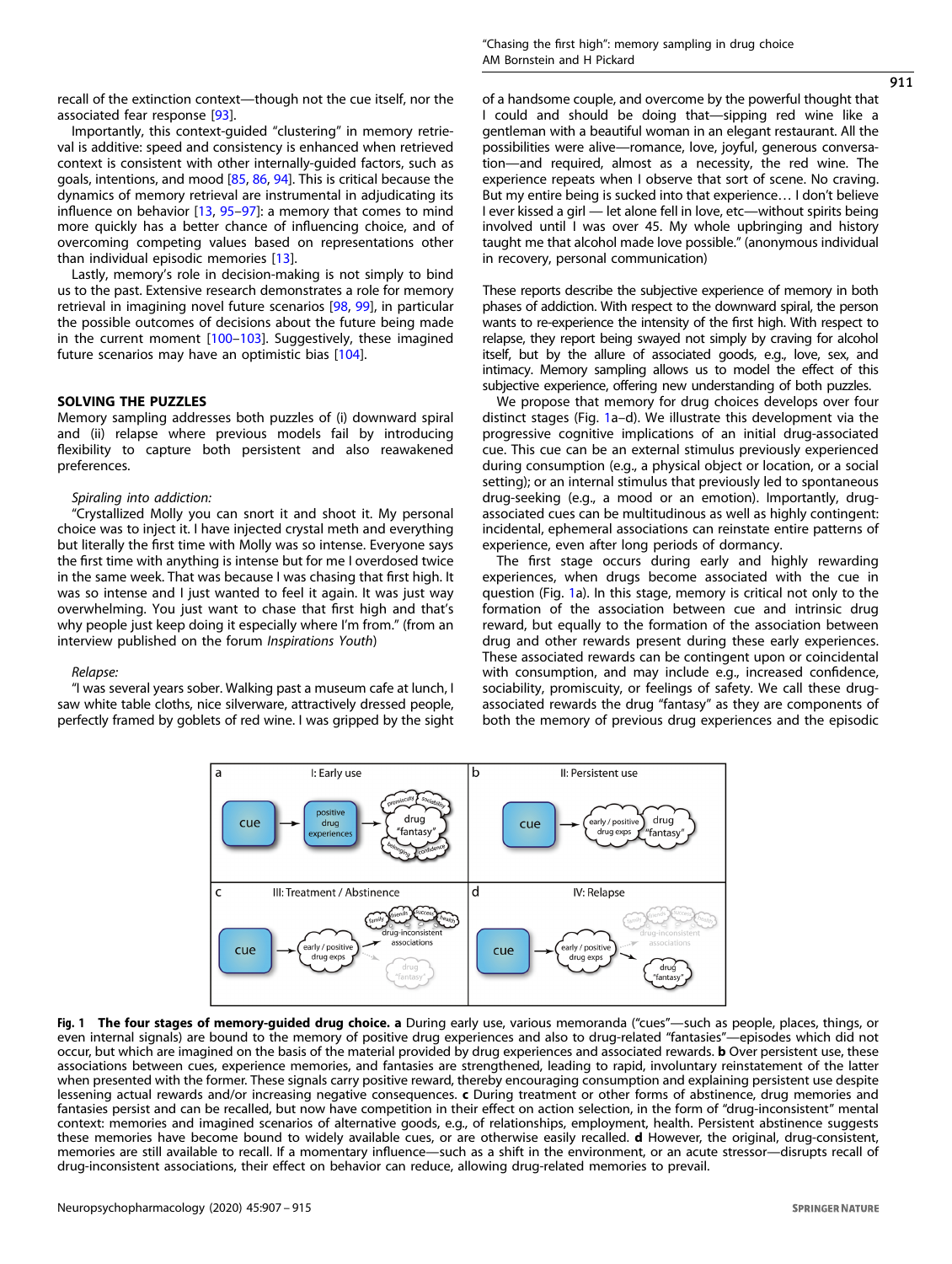simulation of future drug experiences. As drug choice and consumption persist over time, these associations are elaborated and strengthened, leading to the near-simultaneous retrieval of memory and fantasy.

The second stage occurs when drug choice and consumption become less rewarding (Fig. [1b](#page-4-0)). Though use may no longer be reinforced by high reward, the early memories and associated fantasies nonetheless persist and are triggered by the same drugassociated cues. These associations between cues, early memories, and drug fantasies evoke reward signals that affect decisions similarly to externally-provided reward [\[13](#page-6-0), [105](#page-8-0)]. In this way, memory sampling explains the first puzzle of drug choice: the downward spiral into addiction. Individuals with SUD may persist in using drugs despite decreasing drug returns because they are basing their choice on episodic memories of early highly rewarding drug experience and associated drug fantasies.

Importantly, memory and fantasy can also play a role in abstinence (Fig. [1](#page-4-0)c). A core aim of various therapies for SUD is to instill a vivid sense of the value of a drug-free life: the clear recognition of goods and rewards that are contingent upon abstinence, such as improved personal relationships, employment opportunities, health, and other drug-inconsistent personally meaningful pursuits. This is a feature of twelve-step fellowships [[106,](#page-8-0) [107](#page-8-0)], group therapy [\[108\]](#page-8-0), as well as harm reduction approaches [\[109](#page-8-0)]; in addition, experience of life meaning has been shown to predict better treatment outcomes for alcohol dependence [[110](#page-8-0)]; and, intriguingly, a recent study suggests that meaning interventions reduce alcohol-cue interference in Stroop tasks [[111](#page-8-0)]. When faced with a drug-associated cue, people with SUD must learn to recall and act to secure this alternative rewarding future, by choosing against present consumption. Over time, drug cues may as a result become associated not only with drug memories and drug fantasies, but with the rewards of a drug-free life ("drug-inconsistent associations" in Fig. [1c](#page-4-0), d), as abstinence persists and a series of choices are made against consumption, and in favor of this alternative.

However, drug memories and fantasies do not disappear simply because a competing association between drug cue and a drugfree life is well established. Memory sampling therefore offers a model for explaining the puzzle of relapse: relapse occurs precisely when drug memories and drug fantasies– as opposed to non-drug associations– are retrieved when cued thereby once again exerting an influence on present decisions (Fig. [1](#page-4-0)d). A crucial issue to preventing relapse is therefore to understand the factors that disrupt the retrieval of cue-associated non-drug alternatives and to design interventions accordingly.

Of the many factors that influence memory retrieval, acute stress may be particularly important in explaining drug choices post abstinence. Acute stress (i) triggers relapse (a process correlated with atypicality in the hippocampal response to drugassociated cues [\[3\]](#page-6-0)); (ii) shifts reward decisions from goal-directed to seemingly habit-like [[112](#page-8-0), [113\]](#page-8-0); and (iii) preferentially lessens retrieval of contextually-linked memories [\[91](#page-7-0)–[93\]](#page-7-0) e.g., the druginconsistent associations illustrated above. The precise mechanisms by which stress exposure yields each of the above effects remains an open question. But a tantalizing possibility is that the effects of stress on choice are mediated by the effects of stress on memory retrieval. When context memories are not recalled, decisions may be swayed by the first memory that comes to mind [\[18](#page-6-0)]. Suggestively, recent work has shown that memory recall prioritizes events with highly salient, surprising rewards [[114](#page-8-0)–[116\]](#page-8-0)–which may describe early, positive drug experiences; and that stress may cue retrieval of past stressful occasions— which, in SUD populations, may include or cause drug use [[6,](#page-6-0) [85](#page-7-0)]. Together, these findings support two routes by which acute stress may influence memory retrieval and yield relapse: (a) diminishing retrieval of drug-inconsistent context memories, leaving initial drug-related memories to guide behavior; and (b) promoting retrieval of drug-consistent context memories and hence drug memories themselves.

## TRANSLATIONAL IMPLICATIONS

There are two routes by which research into the mechanisms of addiction can inform treatment. It can illuminate why existing psychological and pharmacological interventions are successful; or it can suggest new interventions. Recognizing the potential role of memory sampling in explaining drug choices promises both.

Complementing various therapies (see above), qualitative sociological research has long suggested that overcoming SUD is facilitated by the capacity to vividly and realistically imagine an alternative drug-free life of personal value [\[46](#page-7-0), [117](#page-8-0)–[119](#page-8-0)].

#### **Box 3: Implications for treatment**

Memory sampling not only offers a theoretical framework for existing interventions but, by drawing these together, suggests the following novel treatment strategy:

- (1) Delivery of a short course of therapy designed to help people with SUDs produce a vivid and realistic image of an alternative drug-free life, containing a clear set of personally meaningful and genuinely available druginconsistent rewards.
- (2) Training to voluntary recall the image.
- (3) Once (2) is established, conditioning to develop an association between the image and two kinds of stimuli: (i) drug-associated cues, so as to increase the probability of spontaneous retrieval when opportunities to consume are present; (ii) personal reminders such as smells [\[151](#page-8-0)] and app-based individualized photos and pictures [[108](#page-8-0)] (for a real-world example see [www.sobergrid.com\)](http://www.sobergrid.com), which can be voluntarily self-cued to facilitate retrieval.
- (4) Clear instructions to retrieve the image using voluntary recall or self-cueing as a strategy to support non-drug choices when risk of drug choices is high.
- (5) The use of pharmacological memory enhancers, such as acetylcholinesterase inhibitors, may also be considered during the short course of therapy (1) and/ or the conditioning phase (2).

#### Box 4: Limitations and directions for future research

- The treatment strategy outlined in Box 3 is speculative and the clinical protocol for implementing each stage 1–5 needs to be made precise; similarly, studies exploring memory sampling within SUD population groups have not yet been conducted.
- Though the phenomenon of "chasing the first high" is widely documented, rigorous qualitative work probing recollections of early and motivating drug experiences is required. Recent technological advances in momentary experience reporting [\[61](#page-7-0), [152](#page-8-0)] and large-scale text analysis [\[153\]](#page-8-0) promise new possibilities in this direction [[154](#page-8-0), [155\]](#page-8-0). A firmer classification of the types, valence, and behavioral relevance of memories and associated drug fantasies may provide valuable material for implementation of individualized treatment.
- The role of acute stress requires further investigation. Is there a distinct role at retrieval as opposed to encoding? What are the mechanistic consequences on memory retrieval—does acute stress cease extended recall, change the content of what is recalled, or slow all memory retrieval, leaving the first to dominate choices made under time pressure? Each of these mechanisms has support from the memory literature, and may coexist. Variation in the prevalence of one or other mechanism may be a valuable individual difference measure, predicting susceptibility to kind of relapse trigger. Finally, does the impact of stress on memory retrieval change with the adapted cortisol response often observed in chronic drug users [156?](#page-8-0)
- While many studies suggest that drug-related memories are strongly encoded and persistent [\[156](#page-8-0)–[159](#page-8-0)], little is known about the precise ways in which drugs alter memory encoding. The prominence of surprising rewards in memory recall [\[114](#page-8-0), [116](#page-8-0)] may arise from event boundaries introduced at encoding that establish the surprising reward memories as the primary event in a new context [\[115](#page-8-0)], a feature known to promote resistance to extinction [\[160\]](#page-8-0). However, the link between these findings and drug experiences has yet to be firmly established.
- Memory sampling predicts that aspects of memory encoding and retrieval should be instrumental to relapse. Neural circuits known to support episodic and relational memory and those identified as critical for multiple forms of relapse show considerable overlap, particularly in medial temporal lobe (MTL) structures such as subiculum, entorhinal cortex, and dentate gyrus, as well as ventral and dorsal medial prefrontal cortex [[161\]](#page-8-0). It is unknown whether these structures support functions common to both sets of behaviors. A fruitful avenue for further research may be to integrate the extensive sets of findings in both literatures, in particular the detailed subparcellation of function of MTL regions in memory encoding and retrieval [\[162](#page-8-0)].

 $912$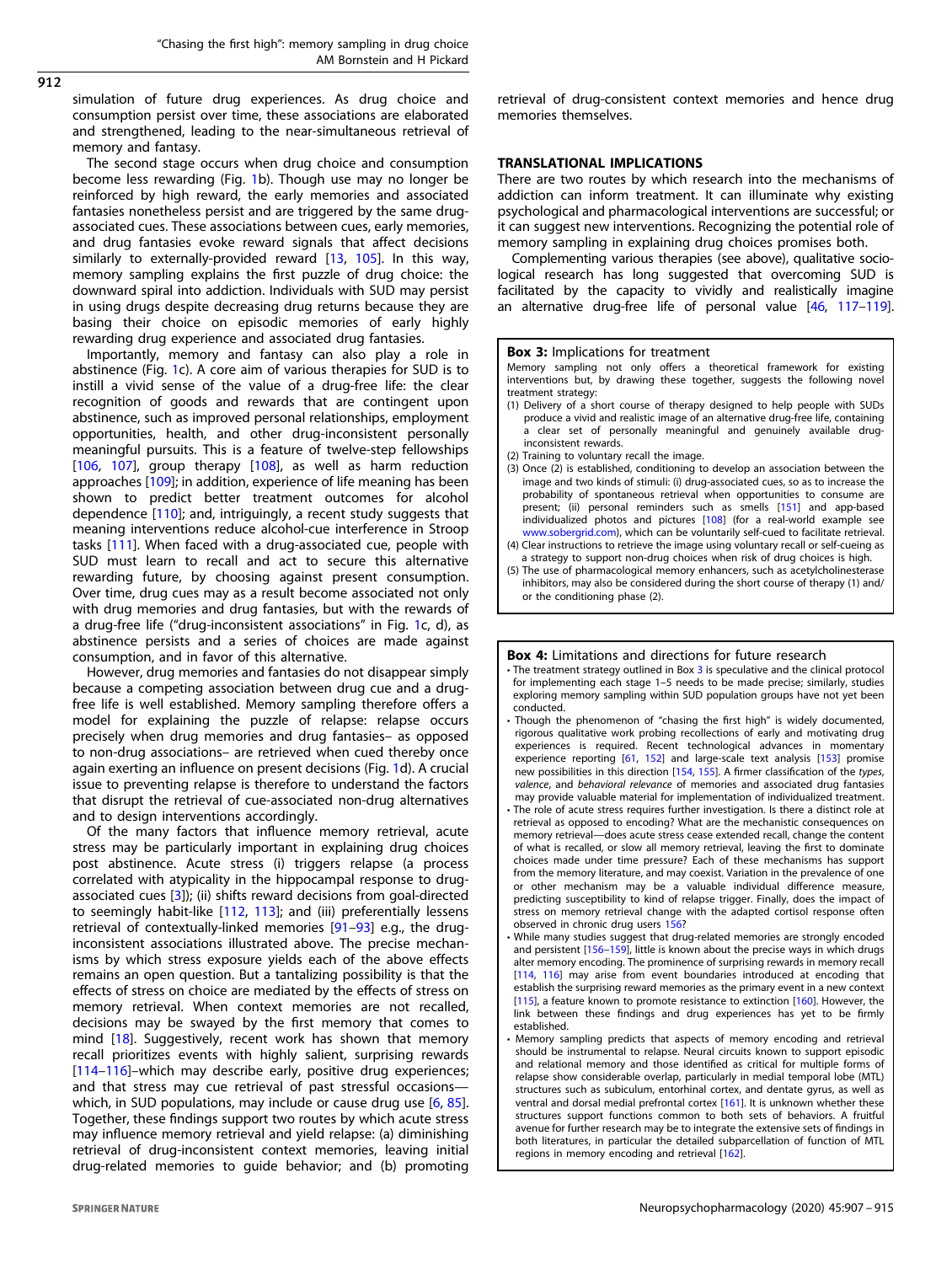<span id="page-6-0"></span>In addition, recent experimental studies converge on an emerging theoretical framework that posits memory-guided simulation as a core component of intertemporal choices in all domains [\[100,](#page-8-0) [101](#page-8-0), [120](#page-8-0), [121\]](#page-8-0). A set of targeted studies [[102,](#page-8-0) [103\]](#page-8-0) probing the effect of episodic future thinking about drug-inconsistent future goods on rates of delay discounting in smokers is concordant with this outlook; as is recent work on orbitofrontal deficits and targeted neural activation in animal models of addiction [\[122\]](#page-8-0). These findings suggest that individuals with SUD can be motivated to abstain not simply because they recognize that drugs have negative consequences, but because they recognize that abstinence has positive consequences, in so far as it brings personally meaningful druginconsistent rewards into reach [7].

Much existing treatment uses psychological and pharmacological interventions to block the association between drugs and positive reward, e.g., naltrexone and opiate-replacement therapy aim to do so directly by acting on opioid receptors, while cognitive-behavioral therapy and techniques such as motivational interviewing aim to refocus attention away from drug reward onto the negative consequences of use. But once established via realworld experience, memories are difficult, if not impossible, to extinguish [[41](#page-7-0), [93,](#page-7-0) [123](#page-8-0)–[126](#page-8-0)]. Evidence for the idea that extinction is mediated by creation of new memories, rather than unlearning of previous associations, is found in recent observations that extinction and fear memories are supported by parallel engrams [\[127](#page-8-0), [128\]](#page-8-0). The memory sampling framework presented here is consistent with these findings from neurobiology, and also supports the clinical and sociological insight that it can be effective to focus treatment on the development of the capacity to imagine an alternative drug-free life when confronted with drug cues: to harness what has been called "meaning in life" [[111](#page-8-0)] or "a stake in conventional life" [\[118\]](#page-8-0) to recovery. Rather than try to break the association between drug cues and drug reward, treatment should aim to strengthen existing and/or create new associations between drug cues and drug-inconsistent rewards (Fig. [1](#page-4-0)c), which can compete with and over time potentially dominate drug reward in memory retrieval.

#### **CONCLUSION**

We propose a framework for explaining drug choices in addiction as guided by memories of individual past experiences of drug use. The memory sampling model predicts that such choices can exhibit persistence beyond that captured by incremental learning models, consistent with known drug choice behavior in the downward spiral into addiction and relapse alike.

This framework offers a new perspective on existing, but undertheorized, treatment strategies, as well as suggesting new approaches that center on the life narrative of the person who is suffering. Ultimately, this may facilitate targeting of individual contextual influences, by providing a mechanism for their effect on choice.

The idea that memories can guide choices toward undesirable outcomes might seem cause for despair: if memory can never fully be extinguished, what hope is there for fully overcoming its effects? But the model presented here offers an opportunity for rethinking conceptual frameworks that sometimes threaten to equate people who struggle with addiction with automatons. Specifically, by linking drug choices to the retrieval of memories in the moment, it suggests that the effect of the past on the present is always dynamic—and so potentially subject to interventions leading towards a more desirable future.

## FUNDING AND DISCLOSURE

The authors declare no conflicts of interest.

#### ACKNOWLEDGEMENTS

The authors wish to thank Keiland W. Cooper for help with figure design, and Brenda Curtis, David Epstein, John Fedota, Elizabeth Goldfarb, Ian Phillips, Yavin Shaham, and Elliot Stein for helpful discussions.

## ADDITIONAL INFORMATION

Publisher's note Springer Nature remains neutral with regard to jurisdictional claims in published maps and institutional affiliations.

#### **REFERENCES**

- 1. Hammer RR, Dingel MJ, Ostergren JE, Nowakowski KE, Koenig BA. The experience of addiction as told by the addicted: incorporating biological understandings into self-story. Cult Med Psychiatry. 2012;36:712–34.
- 2. Nestler EJ. Common molecular and cellular substrates of addiction and memory. Neurobiol Learn Mem. 2002;78:637–47.
- 3. Sinha R, et al. Neural activity associated with stress-induced cocaine craving: a functional magnetic resonance imaging study. Psychopharmacology. 2005;183: 171–80.
- 4. Milton AL, Everitt BJ. The persistence of maladaptive memory: addiction, drugmemories and anti-relapse treatments. Neurosci Biobehav Rev. 2012;36:1119–39.
- 5. Hyman SE, Malenka RC, Nestler EJ. Neural mechanisms of addiction: the role of reward-related learning and memory. Annu Rev Neurosci. 2006;29:565–8.
- 6. Goldfarb EV, Sinha R. Drug-induced glucocorticoids and memory for substance use. Trends Neurosci. 2018;41:853–68.
- 7. Krank MD, Wall AM. Context and retrieval effects on implicit cognition for substance use. In: Handbook of implicit cognition and addiction. California: Sage Publications, Inc.; 2006. p. 281–92.
- 8. Müller CP, Schumann G. Drugs as instruments: a new framework for nonaddictive psychoactive drug use. Behav Brain Sci. 2011;34:293–310.
- 9. Schwabe L, Dickinson A, Wolf OT. Stress, habits, and drug addiction: a psychoneuroendocrinological perspective. Exp Clin Psychopharmacol. 2011; 19:53–63.
- 10. Torregrossa MM, Taylor JR. Learning to forget: manipulating extinction and reconsolidation processes to treat addiction. Psychopharmacology. 2013;226:659–72.
- 11. Shohamy D, Daw ND. Integrating memories to guide decisions. Curr Opin Behav Sci. 2015;5:85–90.
- 12. Pezzulo G, Donnarumma F, Maisto D, Stoianov I. Planning at decision time and in the background during spatial navigation. Curr Opin Behav Sci. 2019;29:69–76.
- 13. Wang S, Bornstein AM. Mixing memory and desire. Wiley Interdiscip Rev Cogn Sci. 2019.
- 14. Lengyel M. Dayan P. Hippocampal contributions to control: the third way. In: Platt JC, Koller D, Singer Y, Roweis ST, editors. Advances in neural information processing systems 20. Curran Associates, Inc.; 2008. p. 889–96.
- 15. Bornstein AM, Daw ND. Cortical and hippocampal correlates of deliberation during model-based decisions for rewards in humans. PLoS Comput Biol. 2013; 9:e1003387.
- 16. Shadlen MN, Shohamy D. Decision making and sequential sampling from memory. Neuron. 2016;90:927–39.
- 17. Bornstein AM, Khaw MW, Shohamy D, Daw ND. Reminders of past choices bias decisions for reward in humans. Nat Commun. 2017;8:15958.
- 18. Bornstein AM, Norman KA. Reinstated episodic context guides sampling-based decisions for reward. Nat Neurosci. 2017;20:997–1003.
- 19. Ritter S, Wang JX, Kurth-Nelson Z, Botvinick MM. Episodic control as metareinforcement learning. 2018; bioRxiv, 360537. <https://doi.org/10.1101/360537>
- 20. Gershman SJ, Daw ND. Reinforcement learning and episodic memory in humans and animals: an integrative framework. Annu Rev Psychol. 2017;68:101–28.
- 21. Redish AD. Addiction as a computational process gone awry. Science. 2004;306:1944–7.
- 22. Redish AD, Jensen S, Johnson A, Kurth-Nelson Z. Reconciling reinforcement learning models with behavioral extinction and renewal: implications for addiction, relapse, and problem gambling. Psychol Rev. 2007;114:784–805.
- 23. Redish DA, Jensen S, Johnson A. Addiction as vulnerabilities in the decision process. Behav Brain Sci. 2008;31:461–87.
- 24. Simon DA, Daw ND, Dual-system learning models and drugs of abuse. Comput Neurosci Drug Addic. 2012;145–61. [https://doi.org/10.1007/978-1-4614-0751-5\\_5](https://doi.org/10.1007/978-1-4614-0751-5_5)
- 25. Robinson TE, Berridge KC. The neural basis of drug craving: an incentivesensitization theory of addiction. Brain Res Brain Res Rev. 1993;18:247–91.
- 26. Holton R, Berridge K. Addiction between compulsion and choice. Addic Self-Control. 239–68; 2013. <https://doi.org/10.1093/acprof:oso/9780199862580.003.0012>
- 27. Robinson MJF, Robinson TE, Berridge KC. The current status of the incentive sensitization theory of addiction. In: Pickard H, Ahmed S, editors. The philosophy and science of addiction. Routledge; 2018. p. 351–61.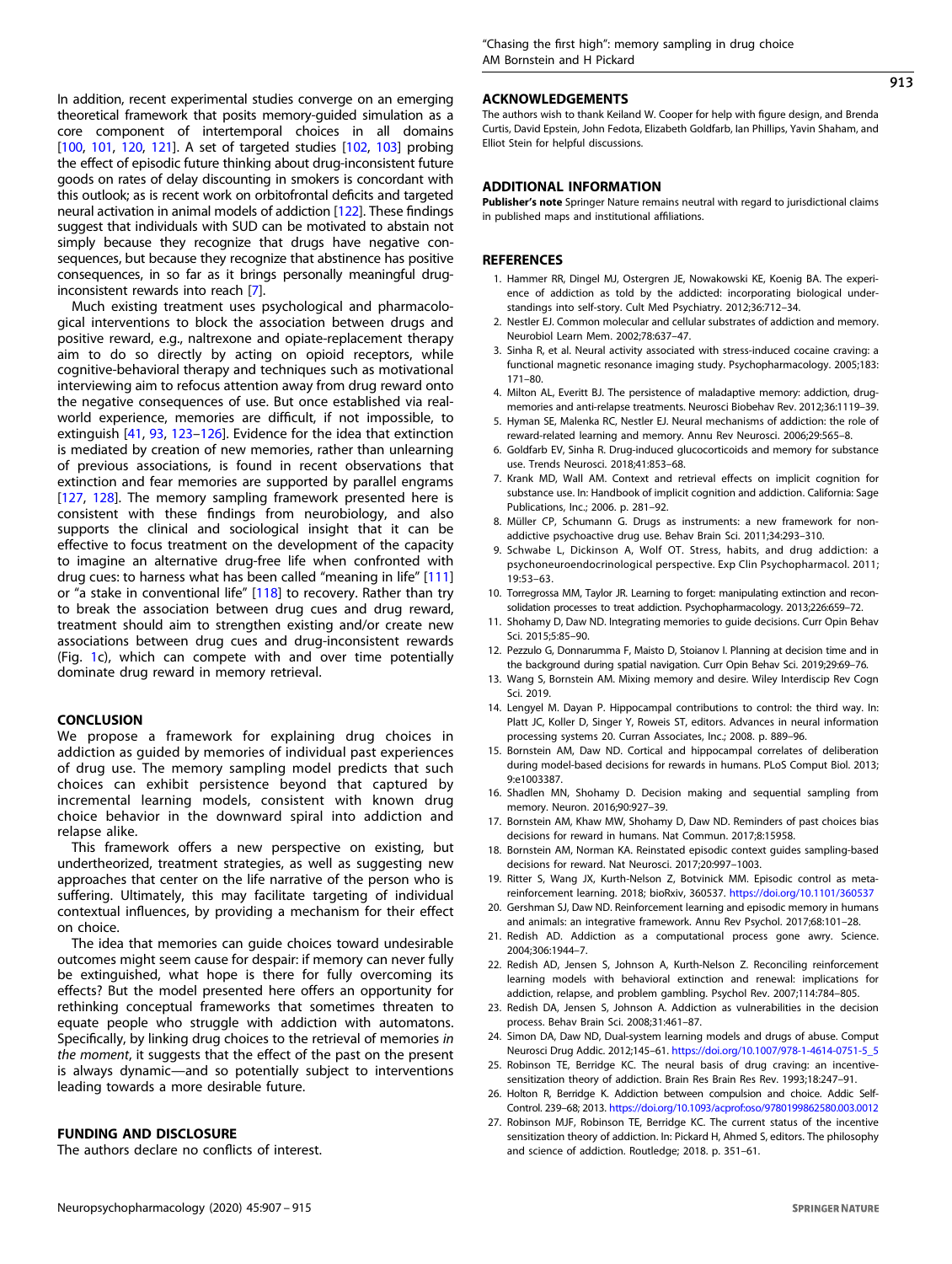<span id="page-7-0"></span>914

- 28. Everitt BJ, Dickinson A, Robbins TW. The neuropsychological basis of addictive behaviour. Brain Res Brain Res Rev. 2001;36:129–38.
- 29. Charland LC. Cynthia's dilemma: consenting to heroin prescription. Am J Bioeth. 2002;2:37–47.
- 30. Everitt BJ, Robbins TW. Neural systems of reinforcement for drug addiction: from actions to habits to compulsion. Nat Neurosci 2005;8:1481–9.
- 31. Graf P, Schacter DL. Implicit and explicit memory for new associations in normal and amnesic subjects. J Exp Psychol Learn Mem Cogn. 1985;11:501–18.
- 32. Henson RN, Gagnepain P. Predictive, interactive multiple memory systems. Hippocampus. 2010;20:1315–26.
- 33. Wang JX, Cohen NJ, Voss JL. Covert rapid action-memory simulation (CRAMS): a hypothesis of hippocampal-prefrontal interactions for adaptive behavior. Neurobiol Learn Mem. 2015;117:22–33.
- 34. Ahmed SH, Badiani A, Miczek KA, Müller CP. Non-pharmacological factors that determine drug use and addiction. Neurosci Biobehav Rev. (2018). [https://doi.](https://doi.org/10.1016/j.neubiorev.2018.08.015) [org/10.1016/j.neubiorev.2018.08.015](https://doi.org/10.1016/j.neubiorev.2018.08.015)
- 35. Heyman GM. Addiction: a disorder of choice. Harvard University Press; 2009.
- 36. Zinberg NE. Drug, set, and setting: the basis for controlled intoxicant use. New York: Yale University Press; 1984.
- 37. Substance Abuse Mental Health Services Administration. Results from the 2005 National survey on drug use and health: national findings. [http://www.oas.](http://www.oas.samhsa.gov/nsduh/2k5nsduh/2k5Results.pdf) [samhsa.gov/nsduh/2k5nsduh/2k5Results.pdf](http://www.oas.samhsa.gov/nsduh/2k5nsduh/2k5Results.pdf) (2006).
- 38. Pickard H. The puzzle of addiction. In: The routledge handbook of philosophy and science of addiction. Routledge; 2018. p. 29–42.
- 39. Martin CS, Langenbucher JW, Chung T, Sher KJ. Truth or consequences in the diagnosis of substance use disorders. Addiction. 2014;109:1773–8.
- 40. Hasin DS, et al. DSM-5 criteria for substance use disorders: recommendations and rationale. Am J Psychiatry. 2013;170:834–51.
- 41. Bouton ME. Context, ambiguity, and unlearning: sources of relapse after behavioral extinction. Biol Psychiatry. 2002;52:976–86.
- 42. Hart CL, Haney M, Foltin RW, Fischman MW. Alternative reinforcers differentially modify cocaine self-administration by humans. Behav Pharmacol 2000;11:87–91.
- 43. Hart CL, Krauss RM. Human drug addiction is more than faulty decision-making. Behav Brain Sci. 2008;31:448–9.
- 44. Kirouac M, Frohe T, Witkiewitz K. Toward the operationalization and examination of 'hitting bottom' for problematic alcohol use: a literature review. Alcohol Treat Q. 2015;33:312–27.
- 45. Waldorf D. Natural recovery from addiction: some social-psychological processes of untreated recovery. J Drug Issues. 1983;13:237–80.
- 46. McKeganey JMN, McIntosh J, McKeganey N. Identity and recovery from dependent drug use: the addict's perspective. Drugs: Educ, Prev Policy. 2001;8:47–59.
- 47. Mackintosh V, Knight T. The notion of self in the journey back from addiction. Qual Health Res. 2012;22:1094–101.
- 48. Flaherty CF. Animal learning and cognition. Distributed by Random House. 1985.
- 49. Robbins SJ. Mechanisms underlying spontaneous recovery in autoshaping. J Exp Psychol Anim Behav Process. 1990;16:235.
- 50. Conklin CA, Tiffany ST. Applying extinction research and theory to cue-exposure addiction treatments. Addiction. 2002;97:155–67.
- 51. Di Chiara G, Imperato A. Drugs abused by humans preferentially increase synaptic dopamine concentrations in the mesolimbic system of freely moving rats. Proc Natl Acad Sci USA. 1988;85:5274–8.
- 52. Pettit HO, Ettenberg A, Bloom FE, Koob GF. Destruction of dopamine in the nucleus accumbens selectively attenuates cocaine but not heroin selfadministration in rats. Psychopharmacology. 1984;84:167–73.
- 53. Takeuchi T, et al. Locus coeruleus and dopaminergic consolidation of everyday memory. Nature. 2016;537:357–62.
- 54. McNamara CG, Dupret D. Two sources of dopamine for the hippocampus. Trends Neurosci. 2017;40:383–4.
- 55. Shalev U, Grimm JW, Shaham Y. Neurobiology of relapse to heroin and cocaine seeking: a review. Pharmacol Rev. 2002;54:1–42.
- 56. Girardeau P, et al. Relapse to cocaine use persists following extinction of drugprimed craving. Neuropharmacology. 2019;155:185–93.
- 57. Bossert JM, Marchant NJ, Calu DJ, Shaham Y. The reinstatement model of drug relapse: recent neurobiological findings, emerging research topics, and translational research. Psychopharmacology. 2013;229:453–76.
- 58. Tiffany ST, Carter BL. Is craving the source of compulsive drug use? J Psychopharmacol. 1998;12:23–30.
- 59. Wray JM, Gass JC, Tiffany ST. A systematic review of the relationships between craving and smoking cessation. Nicotine Tob Res. 2013;15:1167–82.
- 60. Sinha R, Li CSR. Imaging stress- and cue-induced drug and alcohol craving: association with relapse and clinical implications. Drug Alcohol Rev. 2007;26:25–31.
- 61. Serre F, Fatseas M, Swendsen J, Auriacombe M. Ecological momentary assessment in the investigation of craving and substance use in daily life: a systematic review. Drug Alcohol Depend. 2015;148:1–20.
- 62. Preston KL, et al. Cocaine craving and use during daily life. Psychopharmacology. 2009;207:291–301.
- 63. Shenhav A, Botvinick MM, Cohen JD. The expected value of control: an integrative theory of anterior cingulate cortex function. Neuron. 2013;79:217–40.
- 64. Sripada C. Addiction and fallibility. J Philos. 2018;115:569–87.
- 65. Ahmed SH. Validation crisis in animal models of drug addiction: beyond nondisordered drug use toward drug addiction. Neurosci Biobehav Rev. 2010;35:172–84. 66. Ahmed SH, Lenoir M, Guillem K. Neurobiology of addiction versus drug use
- driven by lack of choice. Curr Opin Neurobiol. 2013;23:581–7.
- 67. Venniro M, et al. Volitional social interaction prevents drug addiction in rat models. Nat Neurosci. 2018;21:1520–9.
- 68. Hogarth L. A critical review of habit theory of drug dependence. Psychol Habit. 2018;325–41. [https://doi.org/10.1007/978-3-319-97529-0\\_18](https://doi.org/10.1007/978-3-319-97529-0_18)
- 69. Hogarth L. Controlled and automatic learning process in addiction. In: Pickard H, Ahmed SA, editors. The philosophy and science of addiction. Routledge; 2018. p. 325–38.
- 70. Zajac K, Alessi SM, Petry NM. Contingency management approaches. In: Pickard H, Ahmed SA, editors. The philosophy and science of addiction. Routledge; 2018. p. 455–63.
- 71. Silverman K, Holtyn AF, Morrison R. The therapeutic utility of employment in treating drug addiction: science to application. Transl Issues Psychol Sci. 2016;2:203–12.
- 72. Ainslie G. A research-based theory of addictive motivation. Law Philos. 2000;19:77–115.
- 73. Hawken A, Kleiman M. Managing drug involved probationers with swift and certain sanctions: evaluating Hawaii's HOPE: Executive summary. Washington, DC: National Criminal Justice Reference Services; 2009.
- 74. Pickard H. The purpose in chronic addiction. AJOB Neurosci. 2012;3:40–9.
- 75. Verdejo-Garcia A. Decision-making dysfunctions in addiction. In Pickard H, Ahmed
- SA, editors. The philosophy and science of addiction. Routledge; 2018. p. 339–50. 76. Bickel WK, Marsch LA. Toward a behavioral economic understanding of drug
- dependence: delay discounting processes. Addiction. 2001;96:73–86. 77. Bickel WK, Johnson MW, Koffarnus MN, MacKillop J, Murphy JG. The behavioral economics of substance use disorders: reinforcement pathologies and their repair. Annu Rev Clin Psychol. 2014;10:641–77.
- 78. Moeller SJ, Goldstein RZ. Impaired self-awareness in human addiction: deficient attribution of personal relevance. Trends Cogn Sci. 2014;18:635–41.
- 79. Pickard H. Denial in addiction. Mind Lang. 2016;31:277–99.
- 80. Biele G, Erev I, Ert E. Learning, risk attitude and hot stoves in restless bandit problems. J Math Psychol. 2009;53:155–67.
- 81. Shteingart H, Neiman T, Loewenstein Y. The role of first impression in operant learning. J Exp Psychol Gen. 2013;142:476–88.
- 82. Ludvig EA, Madan CR, Spetch ML. Priming memories of past wins induces risk seeking. J Exp Psychol Gen. 2015;144:24–9.
- 83. Murty VP, FeldmanHall O, Hunter LE, Phelps EA, Davachi L. Episodic memories predict adaptive value-based decision-making. J Exp Psychol: Gen. 2016;145:548–58.
- 84. Duncan KD, Shohamy D. Memory states influence value-based decisions. J Exp Psychol Gen. 2016;145:1420–6.
- 85. Talmi D, Lohnas LJ, Daw ND. A retrieved context model of the emotional modulation of memory. Psychol Rev. 2019;126:455–85.
- 86. Kennedy PJ, Shapiro ML. Retrieving memories via internal context requires the hippocampus. J Neurosci. 2004;24:6979–85.
- 87. Marr D. Simple memory: a theory for archicortex. Philos Trans R Soc Lond B Biol Sci. 1971;262:23–81.
- 88. Howard MW, Kahana MJ. A distributed representation of temporal context. J Math Psychol 2002;46:269–99.
- 89. Sederberg PB, Howard MW, Kahana MJ. A context-based theory of recency and contiguity in free recall. Psychological Rev. 2008;115:893–912.
- 90. Folkerts S, Rutishauser U, Howard MW. Human episodic memory retrieval is accompanied by a neural contiguity effect. J Neurosci. 2018;38:4200–11.
- 91. Schwabe L, Böhringer A, Wolf OT. Stress disrupts context-dependent memory. Learn Mem. 2009;16:110–3.
- 92. Goldfarb EV, Tompary A, Davachi L, Phelps EA. Acute stress throughout the memory cycle: diverging effects on associative and item memory. J Exp Psychol Gen. 2019;148:13–29.
- 93. Raio CM, Brignoni-Perez E, Goldman R, Phelps EA. Acute stress impairs the retrieval of extinction memory in humans. Neurobiol Learn Mem. 2014;112:212–21.
- 94. Lohnas LJ, Polyn SM, Kahana MJ. Expanding the scope of memory search: Modeling intralist and interlist effects in free recall. Psychological Rev. 2015;122:337–63.
- 95. Redish AD. Vicarious trial and error. Nat Rev Neurosci. 2016;17:147–59.
- 96. Buzsáki G, Tingley D. Space and time: the hippocampus as a sequence generator. Trends Cogn Sci 2018;22:853–69.
- 97. Bornstein AM, et al. Perceptual decisions result from the continuous accumulation of memory and sensory evidence. bioRxiv. 2018;10:186817. Preprint at: <https://doi.org/10.1101/186817>